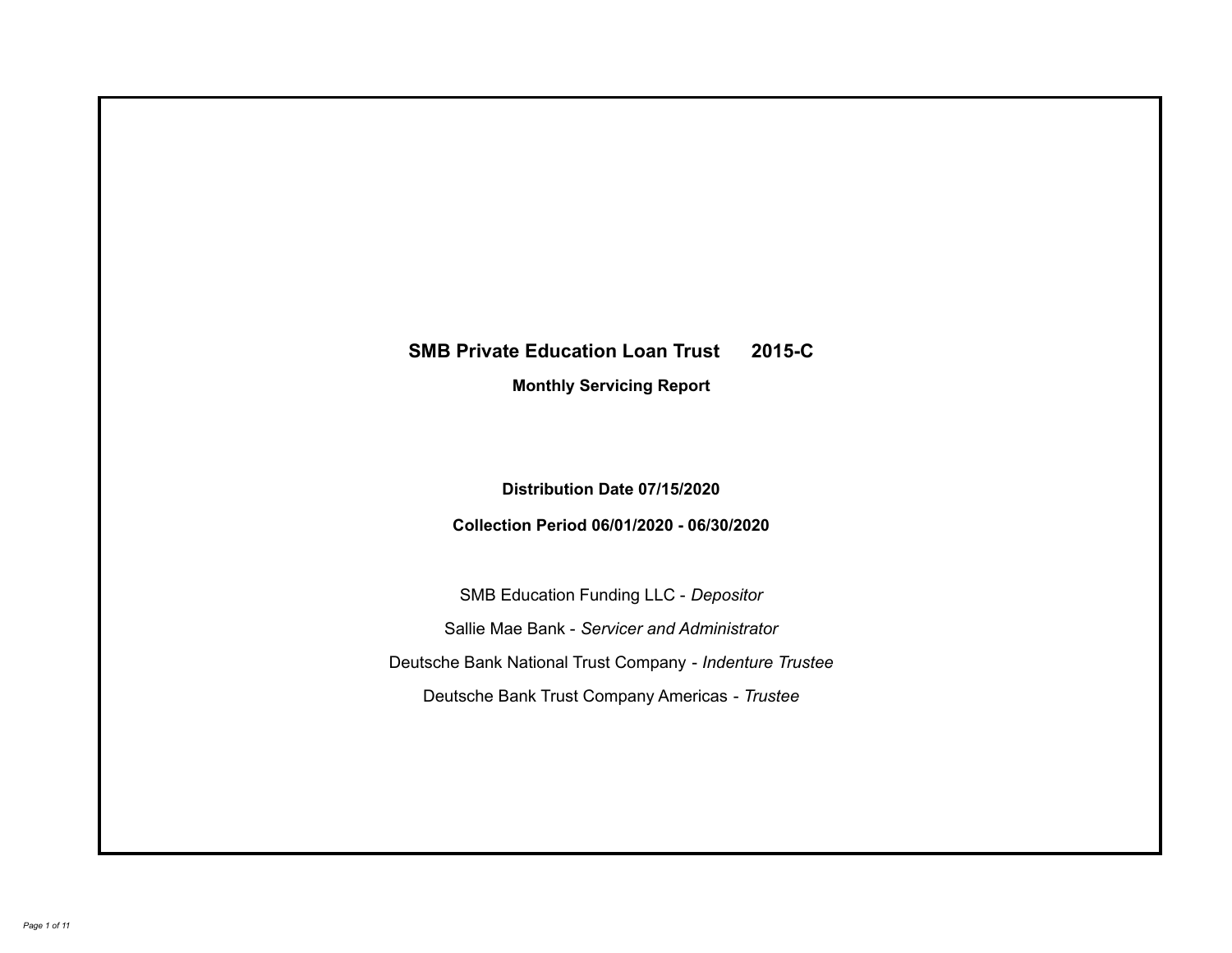| A           | <b>Student Loan Portfolio Characteristics</b>      |            | Settlement Date<br>10/27/2015 | 05/31/2020       | 06/30/2020       |
|-------------|----------------------------------------------------|------------|-------------------------------|------------------|------------------|
|             | <b>Principal Balance</b>                           |            | \$693,787,197.00              | \$322,831,181.63 | \$318,481,080.40 |
|             | Interest to be Capitalized Balance                 |            | 55,852,621.68                 | 10,952,256.02    | 10,171,498.16    |
|             | Pool Balance                                       |            | \$749,639,818.68              | \$333,783,437.65 | \$328,652,578.56 |
|             | Weighted Average Coupon (WAC)                      |            |                               |                  |                  |
|             | WAC1 (Contractual Interest Rate on the Loan)       |            | 8.28%                         | 9.16%            | 9.17%            |
|             | WAC2 (Average of Applicable Interest Rate)         |            | 8.28%                         | 7.78%            | 7.80%            |
|             | WAC3 (Average of Actual Interest Rate)             |            | 8.22%                         | 7.71%            | 7.72%            |
|             | Weighted Average Remaining Term<br>Number of Loans |            | 127.00<br>65,154              | 126.30<br>30,182 | 126.52<br>29,684 |
|             | Number of Borrowers                                |            | 45,614                        | 21,780           | 21,427           |
|             | Pool Factor                                        |            |                               | 0.445258415      | 0.438413983      |
|             | Since Issued Total Constant Prepayment Rate (1)    |            |                               | 9.82%            | 9.72%            |
| B           | <b>Debt Securities</b>                             | Cusip/Isin | 06/15/2020                    |                  | 07/15/2020       |
|             | A <sub>2</sub> A                                   | 78448RAB2  | \$59,772,703.97               |                  | \$57,351,005.33  |
|             | A <sub>2</sub> B                                   | 78448RAC0  | \$28,875,702.38               |                  | \$27,705,799.66  |
|             | A <sub>3</sub>                                     | 78448RAD8  | \$75,000,000.00               |                  | \$75,000,000.00  |
|             | B                                                  | 78448RAE6  | \$70,000,000.00               |                  | \$70,000,000.00  |
|             | C                                                  | 78448RAF3  | \$50,000,000.00               |                  | \$50,000,000.00  |
|             |                                                    |            |                               |                  |                  |
| $\mathsf C$ | <b>Certificates</b>                                | Cusip/Isin | 06/15/2020                    |                  | 07/15/2020       |
|             | Residual                                           | 78448R106  | \$100,000.00                  |                  | \$100,000.00     |
|             |                                                    |            |                               |                  |                  |
| D           | <b>Account Balances</b>                            |            | 06/15/2020                    |                  | 07/15/2020       |
|             | Reserve Account Balance                            |            | \$1,884,455.00                |                  | \$1,884,455.00   |
|             |                                                    |            |                               |                  |                  |
| E           | <b>Asset / Liability</b>                           |            | 06/15/2020                    |                  | 07/15/2020       |
|             | Overcollateralization Percentage                   |            | 15.02%                        |                  | 14.79%           |
|             | Specified Overcollateralization Amount             |            | \$100,135,031.30              |                  | \$98,595,773.57  |
|             | Actual Overcollateralization Amount                |            | \$50,135,031.30               |                  | \$48,595,773.57  |
|             |                                                    |            |                               |                  |                  |

(1) For additional information, see 'Since Issued CPR Methodology' found on page 11 of this report.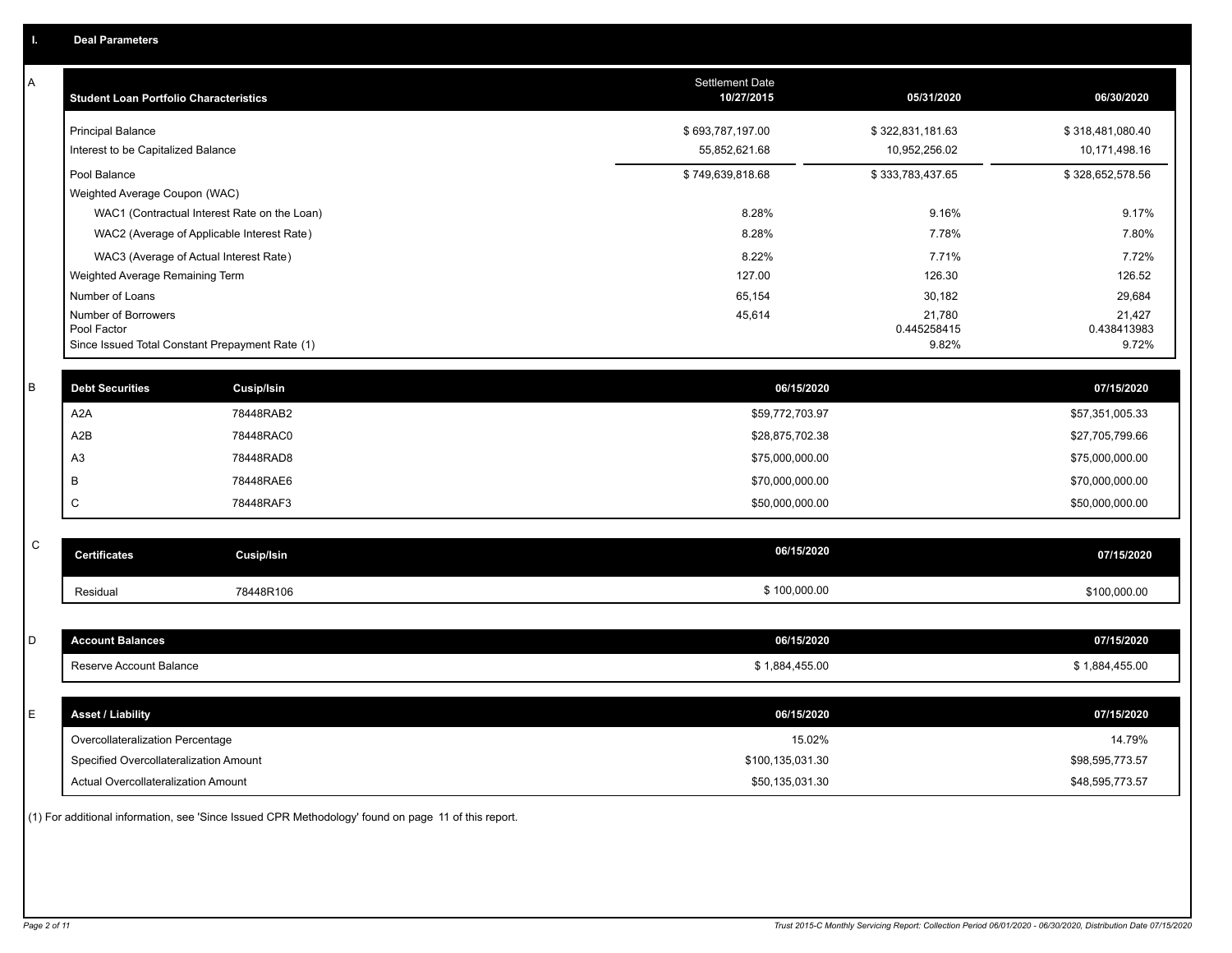# **II. 2015-C Trust Activity 06/01/2020 through 06/30/2020**

| Α | <b>Student Loan Principal Receipts</b>                           |                |  |
|---|------------------------------------------------------------------|----------------|--|
|   | <b>Borrower Principal</b>                                        | 5,341,375.76   |  |
|   | <b>Consolidation Activity Principal</b>                          | 0.00           |  |
|   | Seller Principal Reimbursement                                   | 0.00           |  |
|   | Servicer Principal Reimbursement                                 | 0.00           |  |
|   | Delinquent Principal Purchases by Servicer                       | 0.00           |  |
|   | <b>Other Principal Deposits</b>                                  | 0.00           |  |
|   | <b>Total Principal Receipts</b>                                  | \$5,341,375.76 |  |
| В | <b>Student Loan Interest Receipts</b>                            |                |  |
|   | <b>Borrower Interest</b>                                         | 1,388,931.58   |  |
|   | <b>Consolidation Activity Interest</b>                           | 0.00           |  |
|   | Seller Interest Reimbursement                                    | 0.00           |  |
|   | Servicer Interest Reimbursement                                  | 0.00           |  |
|   | Delinquent Interest Purchases by Servicer                        | 0.00           |  |
|   | <b>Other Interest Deposits</b>                                   | 0.00           |  |
|   | <b>Total Interest Receipts</b>                                   | \$1,388,931.58 |  |
| С | <b>Recoveries on Realized Losses</b>                             | \$52,093.63    |  |
| D | <b>Investment Income</b>                                         | \$390.38       |  |
| Е | <b>Funds Borrowed from Next Collection Period</b>                | \$0.00         |  |
| F | <b>Funds Repaid from Prior Collection Period</b>                 | \$0.00         |  |
| G | Loan Sale or Purchase Proceeds                                   | \$0.00         |  |
| н | Initial Deposits to Distribution Account                         | \$0.00         |  |
|   | <b>Excess Transferred from Other Accounts</b>                    | \$0.00         |  |
| J | <b>Borrower Benefit Reimbursements</b>                           | \$0.00         |  |
| Κ | <b>Other Deposits</b>                                            | \$0.00         |  |
| L | <b>Other Fees Collected</b>                                      | \$0.00         |  |
| М | <b>AVAILABLE FUNDS</b>                                           | \$6,782,791.35 |  |
| N | Non-Cash Principal Activity During Collection Period             | \$991,274.53   |  |
| O | Aggregate Purchased Amounts by the Depositor, Servicer or Seller | \$0.00         |  |
| P | Aggregate Loan Substitutions                                     | \$0.00         |  |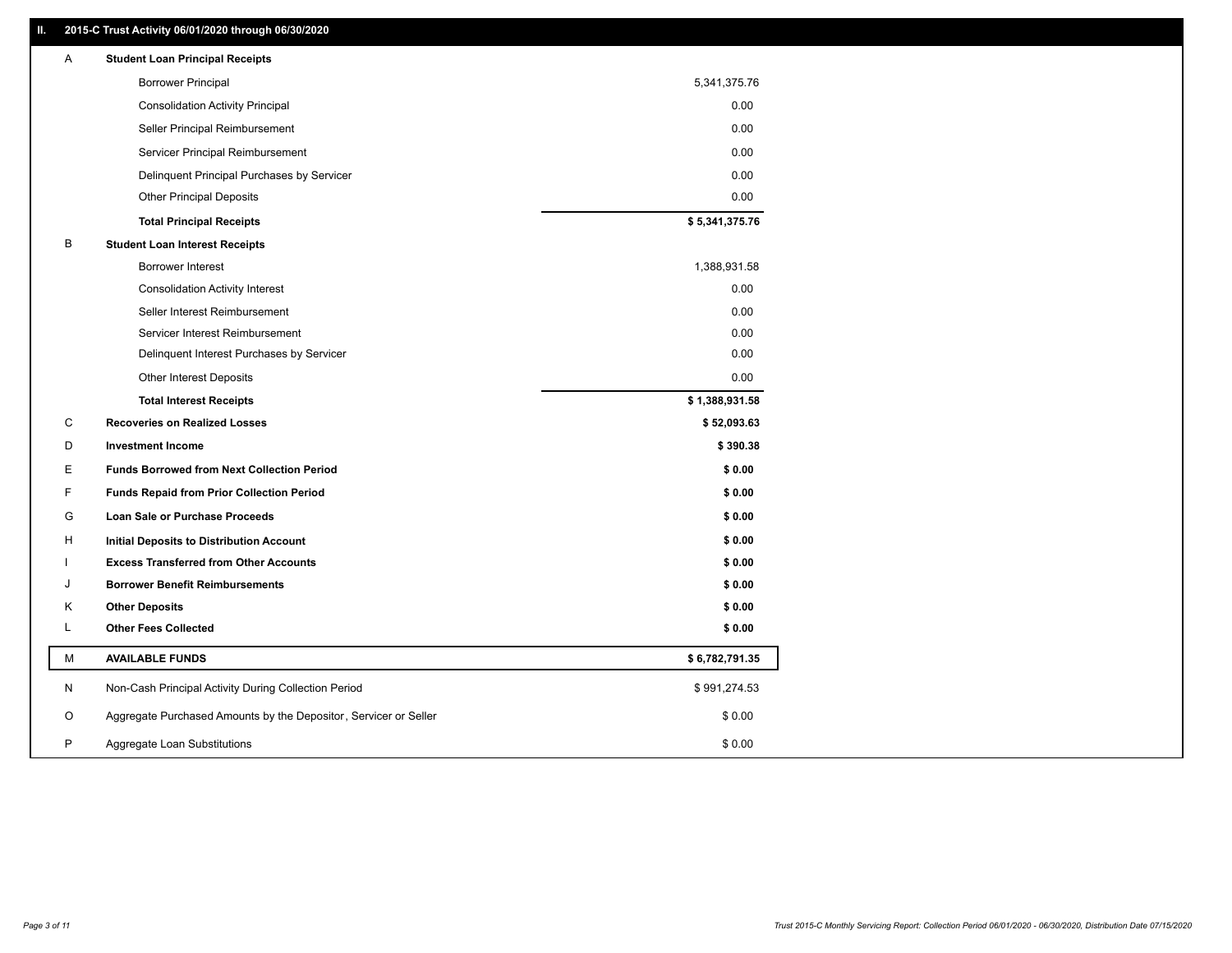|                   |                       |                          |         |                                                           | <b>Loans by Repayment Status</b> |                            |                          |         |                                                           |                |                            |
|-------------------|-----------------------|--------------------------|---------|-----------------------------------------------------------|----------------------------------|----------------------------|--------------------------|---------|-----------------------------------------------------------|----------------|----------------------------|
|                   |                       |                          |         | 06/30/2020                                                |                                  |                            |                          |         | 05/31/2020                                                |                |                            |
|                   |                       | <b>Wtd Avg</b><br>Coupon | # Loans | Principal and<br><b>Interest Accrued</b><br>to Capitalize | % of Principal                   | % of Loans in<br>Repay (1) | <b>Wtd Avg</b><br>Coupon | # Loans | Principal and<br><b>Interest Accrued</b><br>to Capitalize | % of Principal | % of Loans in<br>Repay (1) |
| INTERIM:          | IN SCHOOL             | 8.88%                    | 478     | \$7,256,226.21                                            | 2.208%                           | $-$ %                      | 8.89%                    | 562     | \$8,853,054.92                                            | 2.652%         | $-$ %                      |
|                   | <b>GRACE</b>          | 8.99%                    | 256     | \$4,457,359.53                                            | 1.356%                           | $-$ %                      | 8.97%                    | 239     | \$3,718,321.14                                            | 1.114%         | $-$ %                      |
|                   | <b>DEFERMENT</b>      | 8.64%                    | 1,877   | \$26,656,632.11                                           | 8.111%                           | $-$ %                      | 8.60%                    | 1,977   | \$28,600,928.57                                           | 8.569%         | $-$ %                      |
| <b>REPAYMENT:</b> | <b>CURRENT</b>        | 7.57%                    | 24,027  | \$249,369,009.44                                          | 75.876%                          | 85.906%                    | 7.55%                    | 22,769  | \$230,593,521.09                                          | 69.085%        | 78.805%                    |
|                   | 31-60 DAYS DELINQUENT | 8.06%                    | 425     | \$5,785,760.93                                            | 1.760%                           | 1.993%                     | 7.78%                    | 413     | \$5,833,900.52                                            | 1.748%         | 1.994%                     |
|                   | 61-90 DAYS DELINQUENT | 7.49%                    | 254     | \$3,645,016.83                                            | 1.109%                           | 1.256%                     | 7.75%                    | 261     | \$4,017,953.31                                            | 1.204%         | 1.373%                     |
|                   | > 90 DAYS DELINQUENT  | 8.37%                    | 151     | \$2,178,554.66                                            | 0.663%                           | 0.750%                     | 8.79%                    | 121     | \$1,365,848.85                                            | 0.409%         | 0.467%                     |
|                   | FORBEARANCE           | 7.66%                    | 2,216   | \$29,304,018.85                                           | 8.916%                           | 10.095%                    | 7.63%                    | 3,840   | \$50,799,909.25                                           | 15.219%        | 17.361%                    |
| <b>TOTAL</b>      |                       |                          | 29,684  | \$328,652,578.56                                          | 100.00%                          | 100.00%                    |                          | 30,182  | \$333,783,437.65                                          | 100.00%        | 100.00%                    |

Percentages may not total 100% due to rounding  $\star$ 

1 Loans classified in "Repayment" include any loan for which interim interest only, \$25 fixed payments or full principal and interest payments are due.

|                         |                                                                                                                                                                                |                          |         |                                                                  | <b>Loans by Borrower Status</b> |                                |                          |         |                                                                  |                |                                |
|-------------------------|--------------------------------------------------------------------------------------------------------------------------------------------------------------------------------|--------------------------|---------|------------------------------------------------------------------|---------------------------------|--------------------------------|--------------------------|---------|------------------------------------------------------------------|----------------|--------------------------------|
|                         |                                                                                                                                                                                |                          |         | 06/30/2020                                                       |                                 |                                |                          |         | 05/31/2020                                                       |                |                                |
|                         |                                                                                                                                                                                | <b>Wtd Avg</b><br>Coupon | # Loans | <b>Principal and</b><br><b>Interest Accrued</b><br>to Capitalize | % of Principal                  | % of Loans in<br>P&I Repay (2) | <b>Wtd Avg</b><br>Coupon | # Loans | <b>Principal and</b><br><b>Interest Accrued</b><br>to Capitalize | % of Principal | % of Loans in<br>P&I Repay (2) |
| INTERIM:                | IN SCHOOL                                                                                                                                                                      | 8.73%                    | 847     | \$13,427,521.25                                                  | 4.086%                          | $-$ %                          | 8.75%                    | 986     | \$15,892,057.97                                                  | 4.761%         | $-$ %                          |
|                         | GRACE                                                                                                                                                                          | 8.87%                    | 462     | \$7,634,262.12                                                   | 2.323%                          | $-$ %                          | 8.83%                    | 430     | \$6,586,364.13                                                   | 1.973%         | $-$ %                          |
|                         | <b>DEFERMENT</b>                                                                                                                                                               | 8.45%                    | 3,187   | \$42,834,176.13                                                  | 13.033%                         | $-$ %                          | 8.42%                    | 3,360   | \$45,575,359.28                                                  | 13.654%        | $-$ %                          |
| P&I REPAYMENT:          | <b>CURRENT</b>                                                                                                                                                                 | 7.48%                    | 22,151  | \$223,953,996.49                                                 | 68.143%                         | 84.589%                        | 7.45%                    | 20,784  | \$203,879,992.97                                                 | 61.082%        | 76.725%                        |
|                         | 31-60 DAYS DELINQUENT                                                                                                                                                          | 8.05%                    | 417     | \$5,707,896.14                                                   | 1.737%                          | 2.156%                         | 7.73%                    | 402     | \$5,688,462.57                                                   | 1.704%         | 2.141%                         |
|                         | 61-90 DAYS DELINQUENT                                                                                                                                                          | 7.48%                    | 253     | \$3,612,152.92                                                   | 1.099%                          | 1.364%                         | 7.74%                    | 259     | \$3,995,442.63                                                   | 1.197%         | 1.504%                         |
|                         | > 90 DAYS DELINQUENT                                                                                                                                                           | 8.37%                    | 151     | \$2,178,554.66                                                   | 0.663%                          | 0.823%                         | 8.79%                    | 121     | \$1,365,848.85                                                   | 0.409%         | 0.514%                         |
|                         | FORBEARANCE                                                                                                                                                                    | 7.66%                    | 2,216   | \$29,304,018.85                                                  | 8.916%                          | 11.068%                        | 7.63%                    | 3,840   | \$50,799,909.25                                                  | 15.219%        | 19.117%                        |
| <b>TOTAL</b><br>$\star$ | Percentages may not total 100% due to rounding<br>2 Loans classified in "P&I Repayment" includes only those loans for which scheduled principal and interest payments are due. |                          | 29,684  | \$328,652,578.56                                                 | 100.00%                         | 100.00%                        |                          | 30,182  | \$333,783,437.65                                                 | 100.00%        | 100.00%                        |

WAC reflects WAC3 To conform with company standard reporting these sections now include Princial and Interest Accrued to Capitalize .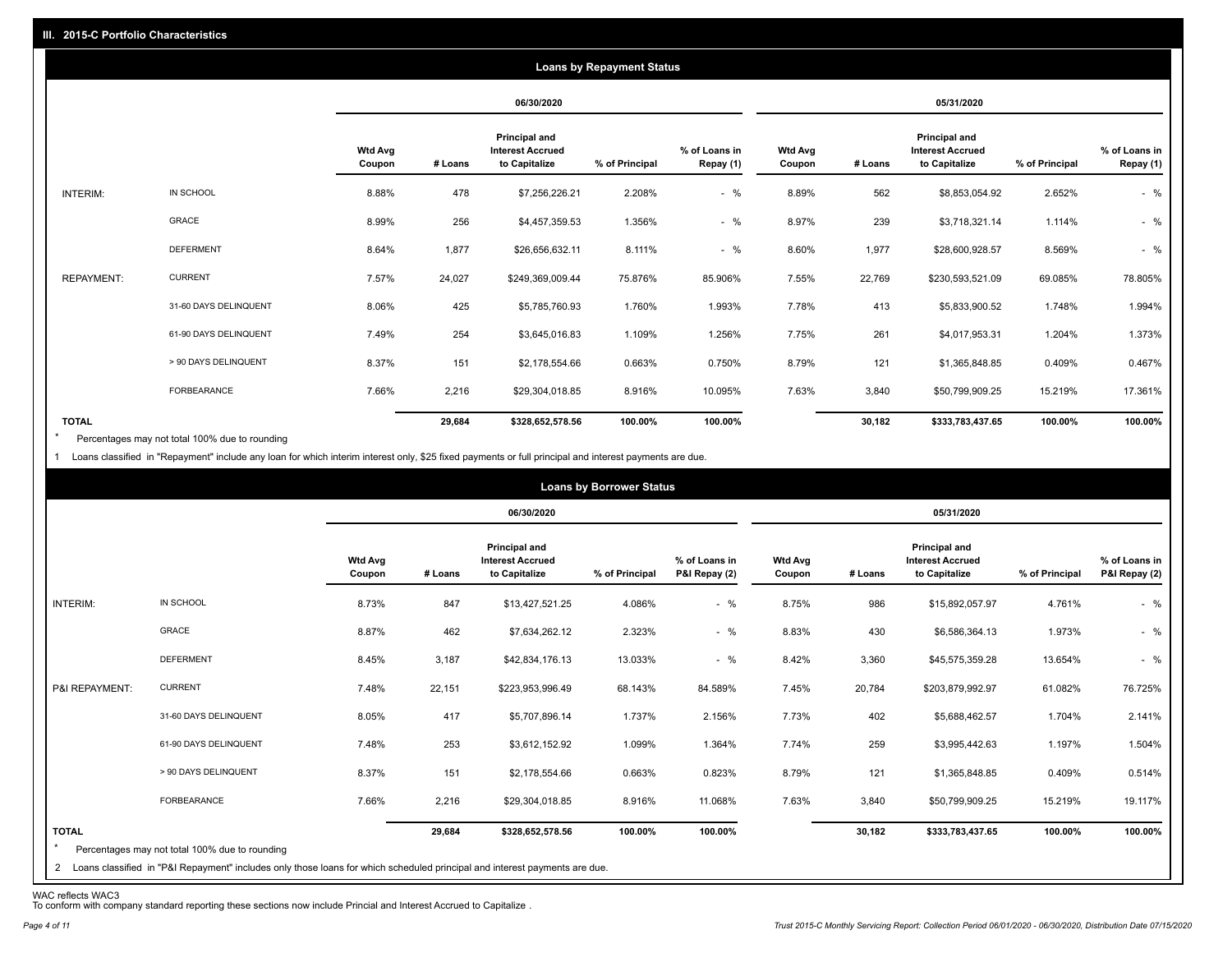|                                                                                                  | 6/30/2020        | 5/31/2020        |  |
|--------------------------------------------------------------------------------------------------|------------------|------------------|--|
| Pool Balance                                                                                     | \$328,652,578.56 | \$333,783,437.65 |  |
| Total # Loans                                                                                    | 29,684           | 30,182           |  |
| Total # Borrowers                                                                                | 21,427           | 21,780           |  |
| Weighted Average Coupon                                                                          | 7.80%            | 7.78%            |  |
| Weighted Average Remaining Term                                                                  | 126.52           | 126.30           |  |
| Percent of Pool - Cosigned                                                                       | 93.5%            | 93.5%            |  |
| Percent of Pool - Non Cosigned                                                                   | 6.5%             | 6.5%             |  |
| Borrower Interest Accrued for Period                                                             | \$2,019,303.04   | \$2,151,532.74   |  |
| Outstanding Borrower Interest Accrued                                                            | \$13,670,974.98  | \$14,207,032.22  |  |
| Gross Principal Realized Loss - Periodic *                                                       | \$151,676.85     | \$92,592.82      |  |
| Gross Principal Realized Loss - Cumulative *                                                     | \$30,286,644.22  | \$30,134,967.37  |  |
| Recoveries on Realized Losses - Periodic                                                         | \$52,093.63      | \$64,295.21      |  |
| Recoveries on Realized Losses - Cumulative                                                       | \$4,869,022.66   | \$4,816,929.03   |  |
| Net Losses - Periodic                                                                            | \$99,583.22      | \$28,297.61      |  |
| Net Losses - Cumulative                                                                          | \$25,417,621.56  | \$25,318,038.34  |  |
| Non-Cash Principal Activity - Capitalized Interest                                               | \$1,145,322.10   | \$691,605.53     |  |
| Since Issued Total Constant Prepayment Rate (CPR) (1)                                            | 9.72%            | 9.82%            |  |
| <b>Loan Substitutions</b>                                                                        | \$0.00           | \$0.00           |  |
| <b>Cumulative Loan Substitutions</b>                                                             | \$0.00           | \$0.00           |  |
| <b>Unpaid Servicing Fees</b>                                                                     | \$0.00           | \$0.00           |  |
| <b>Unpaid Administration Fees</b>                                                                | \$0.00           | \$0.00           |  |
| <b>Unpaid Carryover Servicing Fees</b>                                                           | \$0.00           | \$0.00           |  |
| Note Interest Shortfall                                                                          | \$0.00           | \$0.00           |  |
| Loans in Modification                                                                            | \$41,679,106.43  | \$42,729,121.70  |  |
| % of Loans in Modification as a % of Loans in Repayment (P&I)                                    | 17.70%           | 19.88%           |  |
|                                                                                                  |                  |                  |  |
| % Annualized Gross Principal Realized Loss - Periodic as a %<br>of Loans in Repayment (P&I) * 12 | 0.77%            | 0.52%            |  |
| % Gross Principal Realized Loss - Cumulative as a % of<br>Original Pool Balance                  | 4.04%            | 4.02%            |  |
|                                                                                                  |                  |                  |  |

\* In accordance with the Servicer's current policies and procedures, after September 1, 2017 loans subject to bankruptcy claims generally will not be reported as a charged- off unless and until they are delinquent for 120

(1) For additional information, see 'Since Issued CPR Methodology' found on page 11 of this report.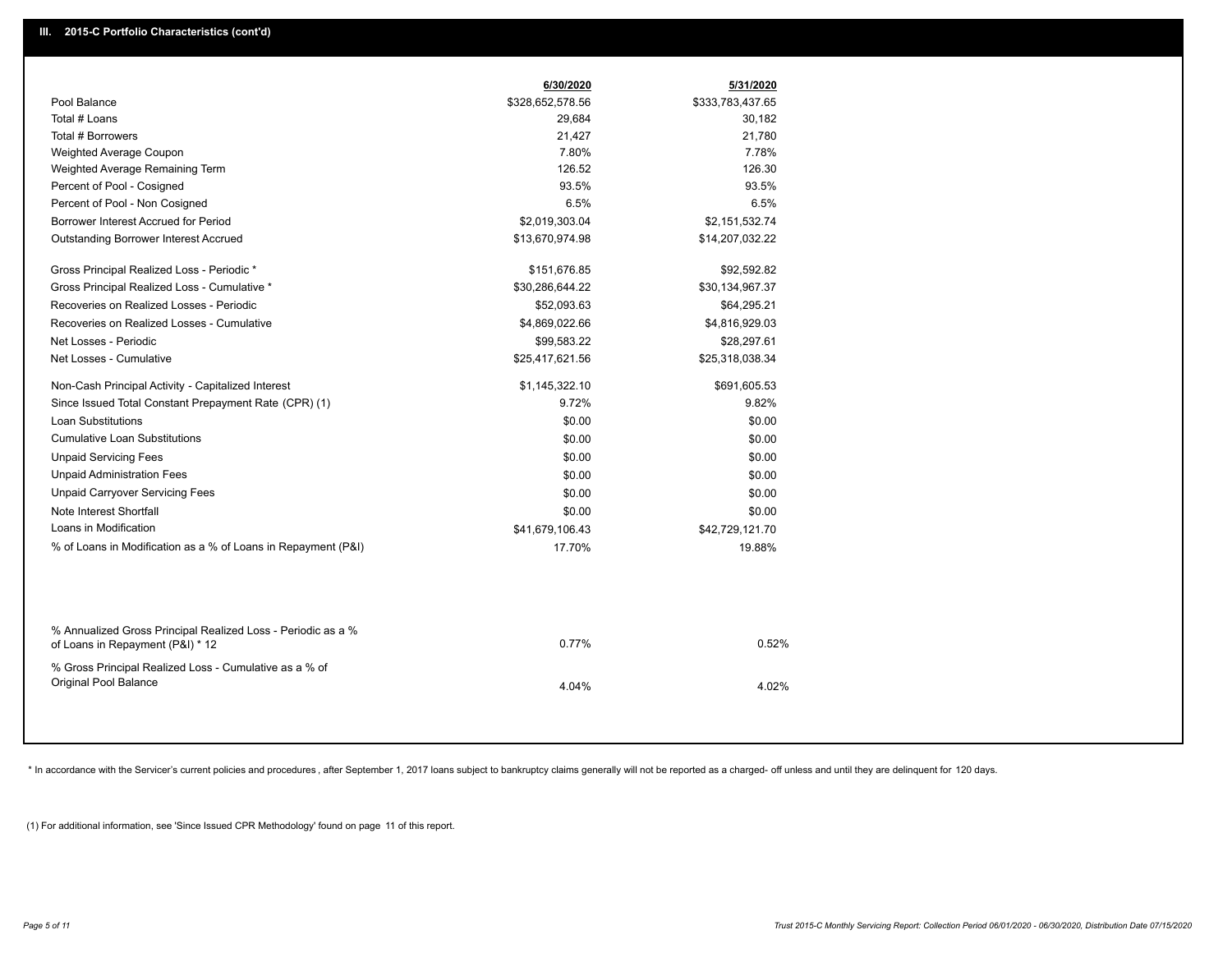#### **Loan Program**  A

|                                    | Weighted<br><b>Average Coupon</b> | # LOANS     | <b>\$ AMOUNT</b> | $%$ *    |
|------------------------------------|-----------------------------------|-------------|------------------|----------|
| - Smart Option Interest-Only Loans | 7.06%                             | 5,754       | \$41,120,614.09  | 12.512%  |
| - Smart Option Fixed Pay Loans     | 7.71%                             | 7,756       | \$101,386,438.44 | 30.849%  |
| - Smart Option Deferred Loans      | 7.88%                             | 16.174      | \$186,145,526.03 | 56.639%  |
| - Other Loan Programs              | $0.00\%$                          | $\mathbf 0$ | \$0.00           | 0.000%   |
| <b>Total</b>                       | 7.72%                             | 29,684      | \$328,652,578.56 | 100.000% |

\* Percentages may not total 100% due to rounding

B

C

**Index Type**

|                       | Weighted<br><b>Average Coupon</b> | # LOANS | <b>S AMOUNT</b>  | $%$ *     |
|-----------------------|-----------------------------------|---------|------------------|-----------|
| - Fixed Rate Loans    | 7.22%                             | 7,483   | \$99,864,374.70  | 30.386%   |
| - LIBOR Indexed Loans | 7.95%                             | 22,201  | \$228,788,203.86 | 69.614%   |
| - Other Index Rates   | $0.00\%$                          |         | \$0.00           | $0.000\%$ |
| Total                 | 7.72%                             | 29,684  | \$328,652,578.56 | 100.000%  |

\* Percentages may not total 100% due to rounding

# **Weighted Average Recent FICO**

| (2)<br>Wtd Avg Recent FICO Band | # LOANS  | <b>\$ AMOUNT</b> | $%$ *     |
|---------------------------------|----------|------------------|-----------|
| $0 - 639$                       | 2,553    | \$30,534,163.39  | 9.291%    |
| 640 - 669                       | 2,054    | \$24,178,072.50  | 7.357%    |
| 670 - 699                       | 3,129    | \$36,012,194.91  | 10.958%   |
| 700 - 739                       | 6,081    | \$69,426,897.17  | 21.125%   |
| $740 +$                         | 15,867   | \$168,501,250.59 | 51.270%   |
| $N/A$ <sub>(1)</sub>            | $\Omega$ | \$0.00           | $0.000\%$ |
| <b>Total</b>                    | 29,684   | \$328,652,578.56 | 100.000%  |

WAC reflects WAC3

To conform with company standard reporting these sections now include Princial and Interest Accrued to Capitalize .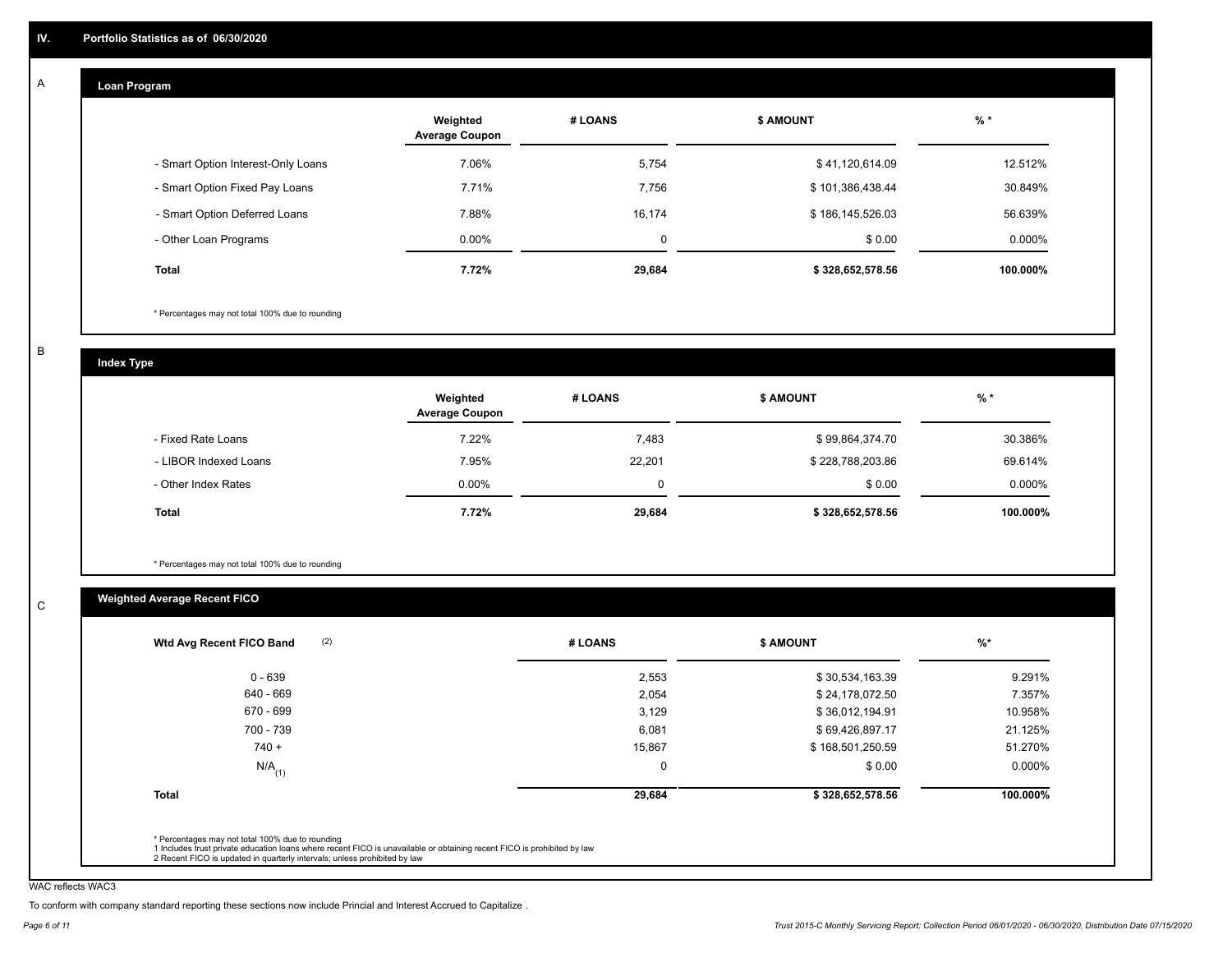| V. |       | 2015-C Reserve Account and Principal Distribution Calculations                             |                  |  |
|----|-------|--------------------------------------------------------------------------------------------|------------------|--|
| А. |       | <b>Reserve Account</b>                                                                     |                  |  |
|    |       | Specified Reserve Account Balance                                                          | \$1,884,455.00   |  |
|    |       | Actual Reserve Account Balance                                                             | \$1,884,455.00   |  |
| В. |       | <b>Principal Distribution Amount</b>                                                       |                  |  |
|    | i.    | Class A Notes Outstanding                                                                  | \$163,648,406.35 |  |
|    | ji.   | Pool Balance                                                                               | \$328,652,578.56 |  |
|    | iii.  | First Priority Principal Distribution Amount (i - ii)                                      | \$0.00           |  |
|    | iv.   | Class A and B Notes Outstanding                                                            | \$233,648,406.35 |  |
|    | v.    | First Priority Principal Distribution Amount                                               | \$0.00           |  |
|    | vi.   | Pool Balance                                                                               | \$328,652,578.56 |  |
|    | vii.  | Specified Overcollateralization Amount                                                     | \$98,595,773.57  |  |
|    | viii. | Available Funds (after payment of waterfall items A through H)                             | \$5,858,169.45   |  |
|    | ix.   | <b>Class C Notes Outstanding</b>                                                           | \$50,000,000.00  |  |
|    |       |                                                                                            |                  |  |
|    | x.    | Regular Principal Distribution Amount (if (iv > 0, (iv - v) - (vi - vii), min(viii, ix))   | \$3,591,601.36   |  |
|    | xi.   | Pool Balance                                                                               | \$328,652,578.56 |  |
|    | xii.  | 10% of Initial Pool Balance                                                                | \$74,963,981.87  |  |
|    | xiii. | First Priority Principal Distribution Amount                                               | \$0.00           |  |
|    | xiv.  | Regular Principal Distribution Amount                                                      | \$3,591,601.36   |  |
|    | XV.   | Available Funds (after payment of waterfall items A through J)                             | \$2,266,568.09   |  |
|    |       | xvi. Additional Principal Distribution Amount (if(ix $\lt$ = x, min(xv, xi - xiii - xiv))) | \$0.00           |  |
|    |       |                                                                                            |                  |  |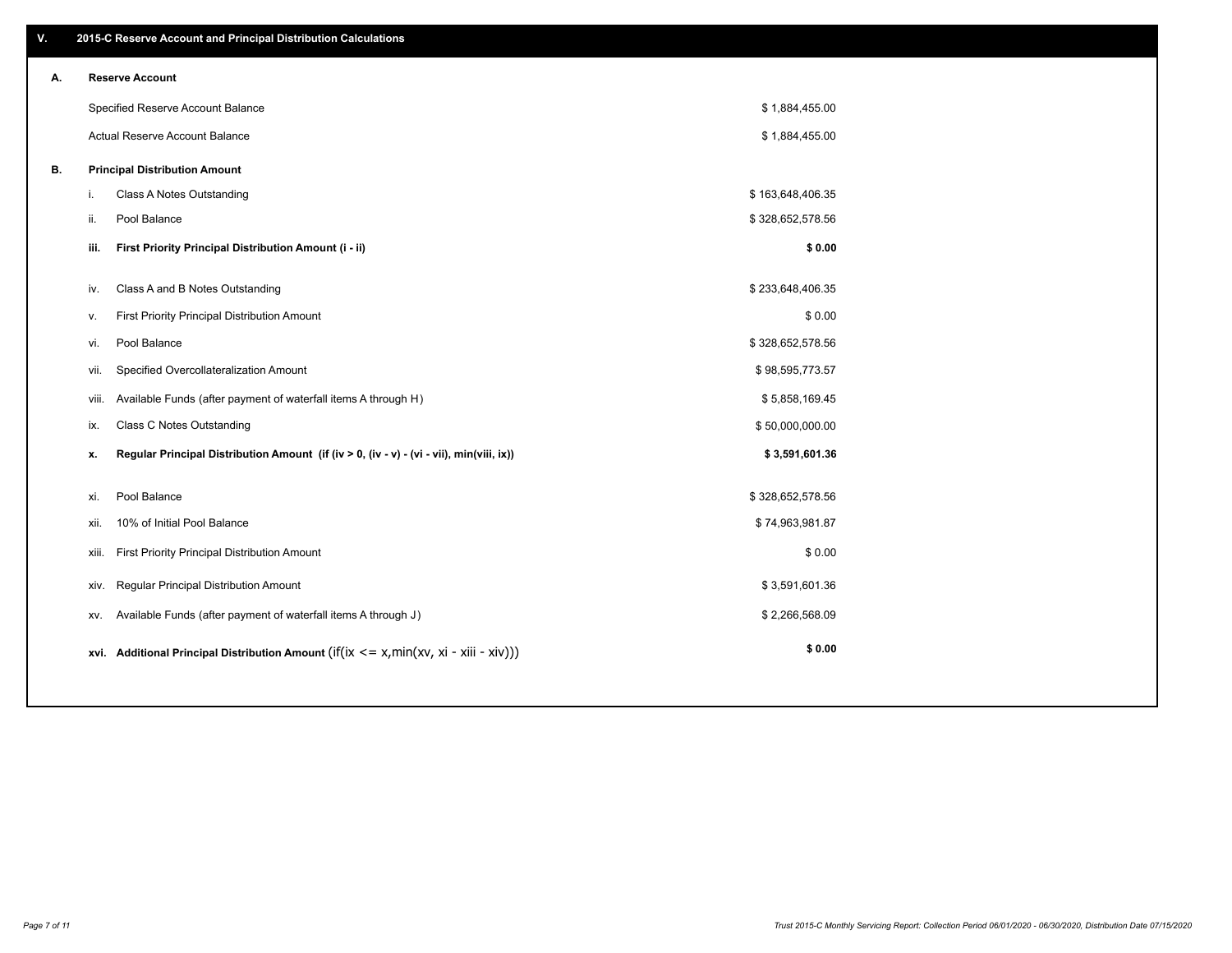|    |                                                                                   | Paid                 | <b>Funds Balance</b>             |
|----|-----------------------------------------------------------------------------------|----------------------|----------------------------------|
|    | <b>Total Available Funds</b>                                                      |                      | \$6,782,791.35                   |
| A  | <b>Trustee Fees</b>                                                               | \$0.00               | \$6,782,791.35                   |
| В  | <b>Servicing Fees</b>                                                             | \$216,087.27         | \$6,566,704.08                   |
| C  | i. Administration Fees<br>ii. Unreimbursed Administrator Advances plus any Unpaid | \$8,333.00<br>\$0.00 | \$6,558,371.08<br>\$6,558,371.08 |
| D  | Class A Noteholders Interest Distribution Amount                                  | \$308,534.96         | \$6,249,836.12                   |
| E. | First Priority Principal Payment                                                  | \$0.00               | \$6,249,836.12                   |
| F. | Class B Noteholders Interest Distribution Amount                                  | \$204,166.67         | \$6,045,669.45                   |
| G  | <b>Class C Noteholders Interest Distribution Amount</b>                           | \$187,500.00         | \$5,858,169.45                   |
| H  | Reinstatement Reserve Account                                                     | \$0.00               | \$5,858,169.45                   |
|    | Regular Principal Distribution                                                    | \$3,591,601.36       | \$2,266,568.09                   |
| J  | <b>Carryover Servicing Fees</b>                                                   | \$0.00               | \$2,266,568.09                   |
| Κ  | Additional Principal Distribution Amount                                          | \$0.00               | \$2,266,568.09                   |
| L  | Unpaid Expenses of Trustee                                                        | \$0.00               | \$2,266,568.09                   |
| м  | Unpaid Expenses of Administrator                                                  | \$0.00               | \$2,266,568.09                   |
| N  | Remaining Funds to the Residual Certificateholders                                | \$2,266,568.09       | \$0.00                           |

# **Waterfall Conditions**

|      | Pool Balance                                                                     | \$328,652,578.56 |  |
|------|----------------------------------------------------------------------------------|------------------|--|
|      | Class A and B Notes Outstanding                                                  | \$233,648,406.35 |  |
| iii. | Class C Noteholders' Interest Distribution Ratio (i / ii)                        | 140.66%          |  |
| iv.  | Minimum Ratio                                                                    | 110.00%          |  |
| ν.   | Is the Class C Noteholders' Interest Distribution Condition Satisfied (iii > iv) | $\checkmark$     |  |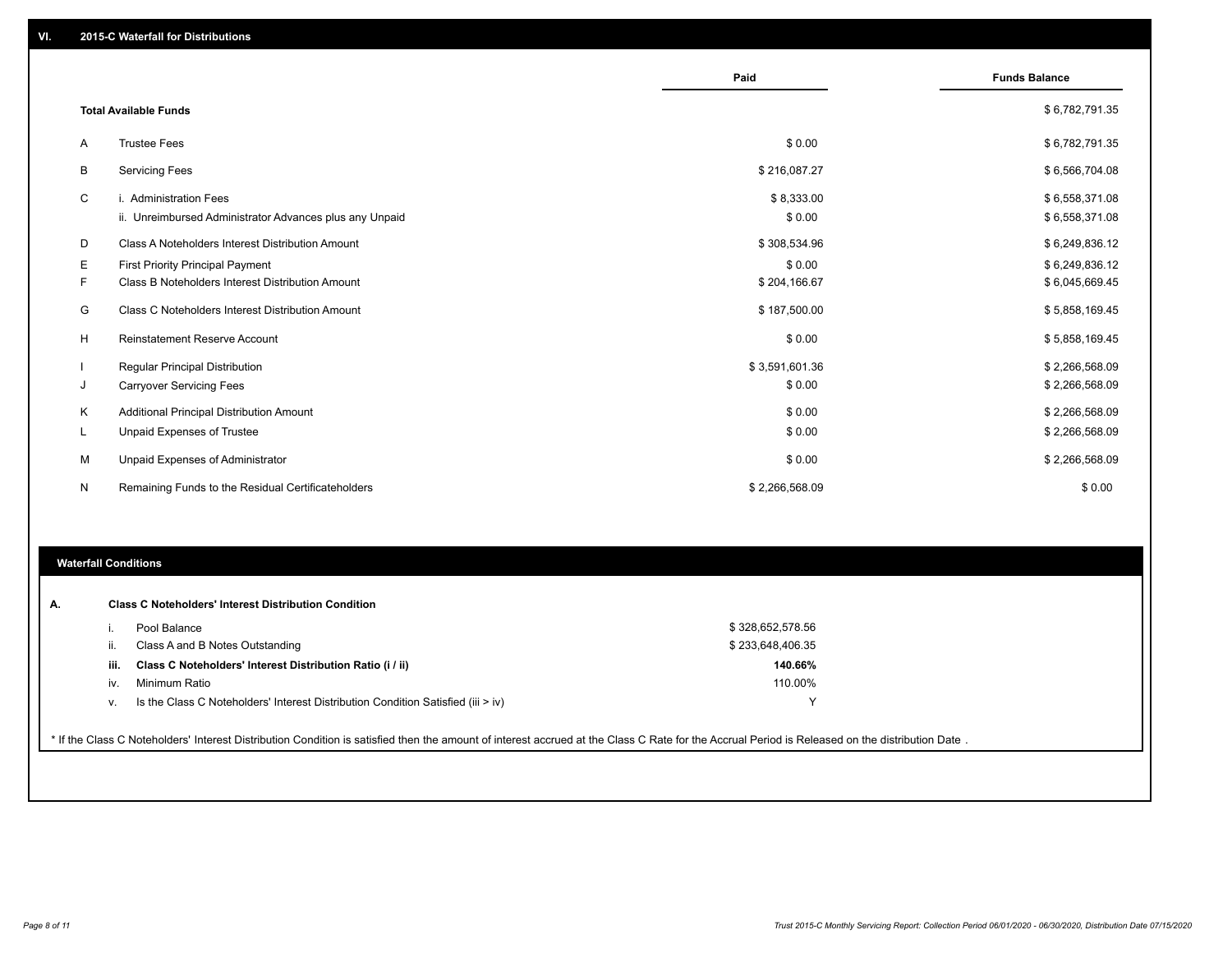# **VII. 2015-C Distributions**

| <b>Distribution Amounts</b>                                |                         |                         |                         |
|------------------------------------------------------------|-------------------------|-------------------------|-------------------------|
|                                                            | A <sub>2</sub> A        | A <sub>2</sub> B        | A <sub>3</sub>          |
| Cusip/Isin                                                 | 78448RAB2               | 78448RAC0               | 78448RAD8               |
| <b>Beginning Balance</b>                                   | \$59,772,703.97         | \$28,875,702.38         | \$75,000,000.00         |
| Index                                                      | <b>FIXED</b>            | <b>LIBOR</b>            | <b>LIBOR</b>            |
| Spread/Fixed Rate                                          | 2.75%                   | 1.40%                   | 1.95%                   |
| Record Date (Days Prior to Distribution)                   | 1 NEW YORK BUSINESS DAY | 1 NEW YORK BUSINESS DAY | 1 NEW YORK BUSINESS DAY |
| Accrual Period Begin                                       | 6/15/2020               | 6/15/2020               | 6/15/2020               |
| <b>Accrual Period End</b>                                  | 7/15/2020               | 7/15/2020               | 7/15/2020               |
| <b>Daycount Fraction</b>                                   | 0.08333333              | 0.08333333              | 0.08333333              |
| Interest Rate*                                             | 2.75000%                | 1.58475%                | 2.13475%                |
| <b>Accrued Interest Factor</b>                             | 0.002291667             | 0.001320625             | 0.001778958             |
| <b>Current Interest Due</b>                                | \$136,979.11            | \$38,133.97             | \$133,421.88            |
| Interest Shortfall from Prior Period Plus Accrued Interest | $\mathsf{\$}$ -         | $\mathsf{\$}$ -         | $\mathsf{\$}$ -         |
| <b>Total Interest Due</b>                                  | \$136,979.11            | \$38,133.97             | \$133,421.88            |
| <b>Interest Paid</b>                                       | \$136,979.11            | \$38,133.97             | \$133,421.88            |
| <b>Interest Shortfall</b>                                  | $\mathcal{S}$ -         | $\mathcal{S}$ -         | $\mathcal{S}$ -         |
| <b>Principal Paid</b>                                      | \$2,421,698.64          | \$1,169,902.72          | $\frac{1}{2}$           |
| <b>Ending Principal Balance</b>                            | \$57,351,005.33         | \$27,705,799.66         | \$75,000,000.00         |
| Paydown Factor                                             | 0.011699027             | 0.011699027             | 0.000000000             |
| <b>Ending Balance Factor</b>                               | 0.277057997             | 0.277057997             | 1.000000000             |

\* Pay rates for Current Distribution. For the interest rates applicable to the next distribution date, please see https://www.salliemae.com/about/investors/data/SMBabrate.txt.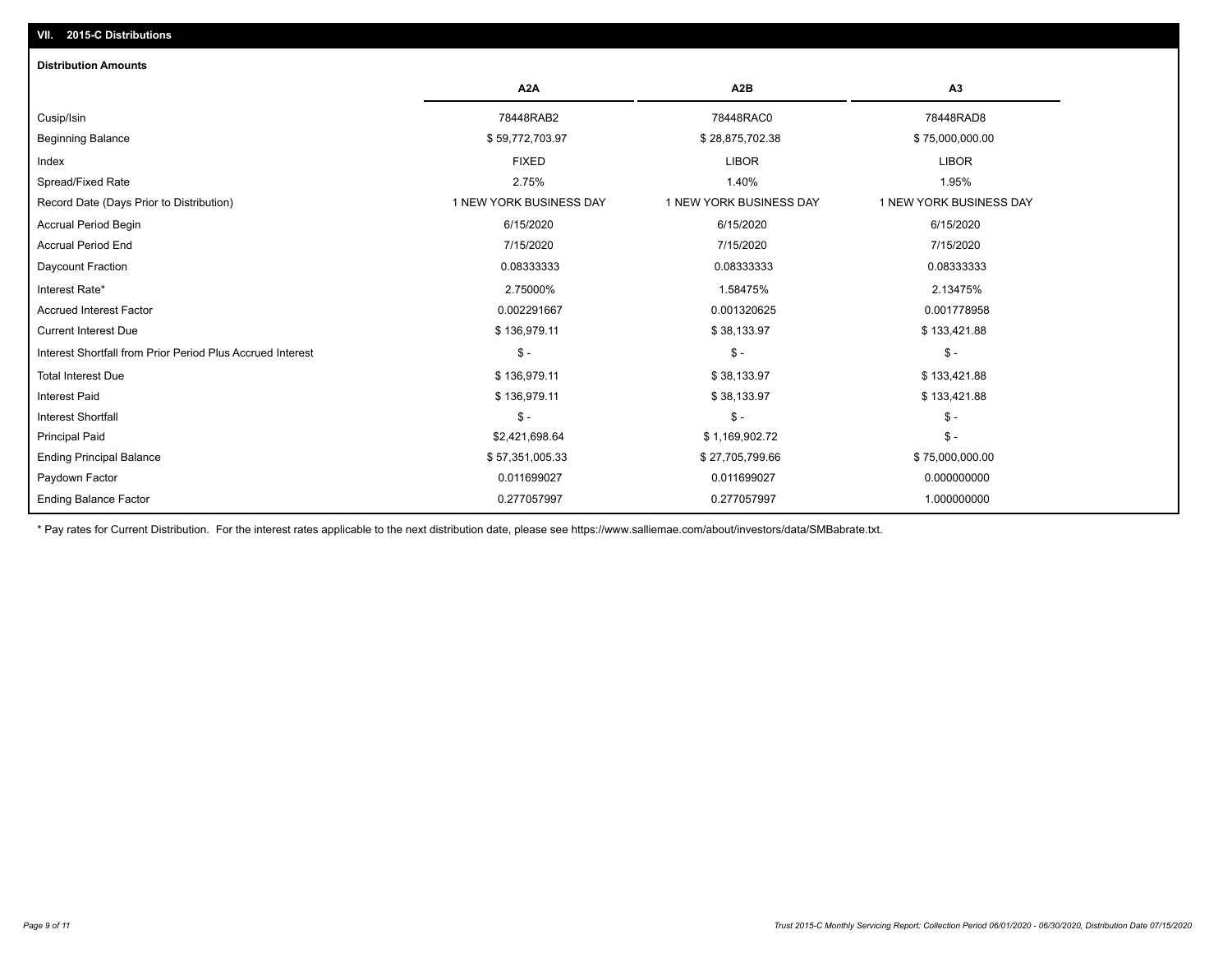| <b>Distribution Amounts</b>                                |                         |                         |
|------------------------------------------------------------|-------------------------|-------------------------|
|                                                            | в                       | C                       |
| Cusip/Isin                                                 | 78448RAE6               | 78448RAF3               |
| <b>Beginning Balance</b>                                   | \$70,000,000.00         | \$50,000,000.00         |
| Index                                                      | <b>FIXED</b>            | <b>FIXED</b>            |
| Spread/Fixed Rate                                          | 3.50%                   | 4.50%                   |
| Record Date (Days Prior to Distribution)                   | 1 NEW YORK BUSINESS DAY | 1 NEW YORK BUSINESS DAY |
| <b>Accrual Period Begin</b>                                | 6/15/2020               | 6/15/2020               |
| <b>Accrual Period End</b>                                  | 7/15/2020               | 7/15/2020               |
| Daycount Fraction                                          | 0.08333333              | 0.08333333              |
| Interest Rate*                                             | 3.50000%                | 4.50000%                |
| <b>Accrued Interest Factor</b>                             | 0.002916667             | 0.003750000             |
| <b>Current Interest Due</b>                                | \$204,166.67            | \$187,500.00            |
| Interest Shortfall from Prior Period Plus Accrued Interest | $\mathsf{\$}$ -         | $\mathsf{\$}$ -         |
| <b>Total Interest Due</b>                                  | \$204,166.67            | \$187,500.00            |
| Interest Paid                                              | \$204,166.67            | \$187,500.00            |
| <b>Interest Shortfall</b>                                  | $\mathcal{S}$ -         | $\mathsf{\$}$ -         |
| <b>Principal Paid</b>                                      | $\mathsf{\$}$ -         | $\mathsf{\$}$ -         |
| <b>Ending Principal Balance</b>                            | \$70,000,000.00         | \$50,000,000.00         |
| Paydown Factor                                             | 0.000000000             | 0.000000000             |
| <b>Ending Balance Factor</b>                               | 1.000000000             | 1.000000000             |

\* Pay rates for Current Distribution. For the interest rates applicable to the next distribution date, please see https://www.salliemae.com/about/investors/data/SMBabrate.txt.

**VII. 2015-C Distributions**